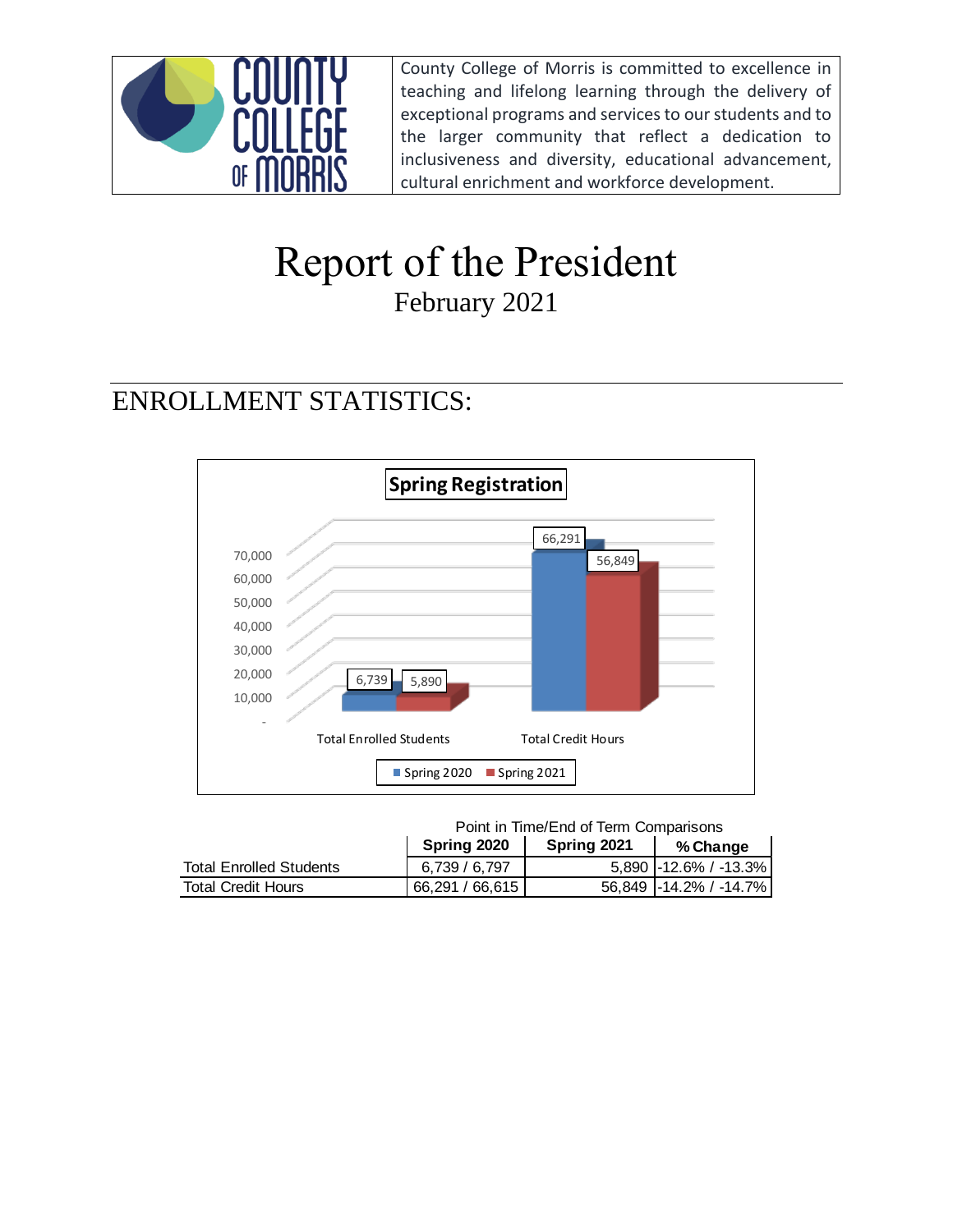



Point in Time / End of Term Comparisons

|                                |                | Summer 2021 | % Change                |
|--------------------------------|----------------|-------------|-------------------------|
| <b>Total Enrolled Students</b> | 608 / 4.023    |             | 266 -56.3% / -93.4%     |
| <b>Total Credit Hours</b>      | 3.152 / 19.326 |             | 1,576   -50.0% / -91.8% |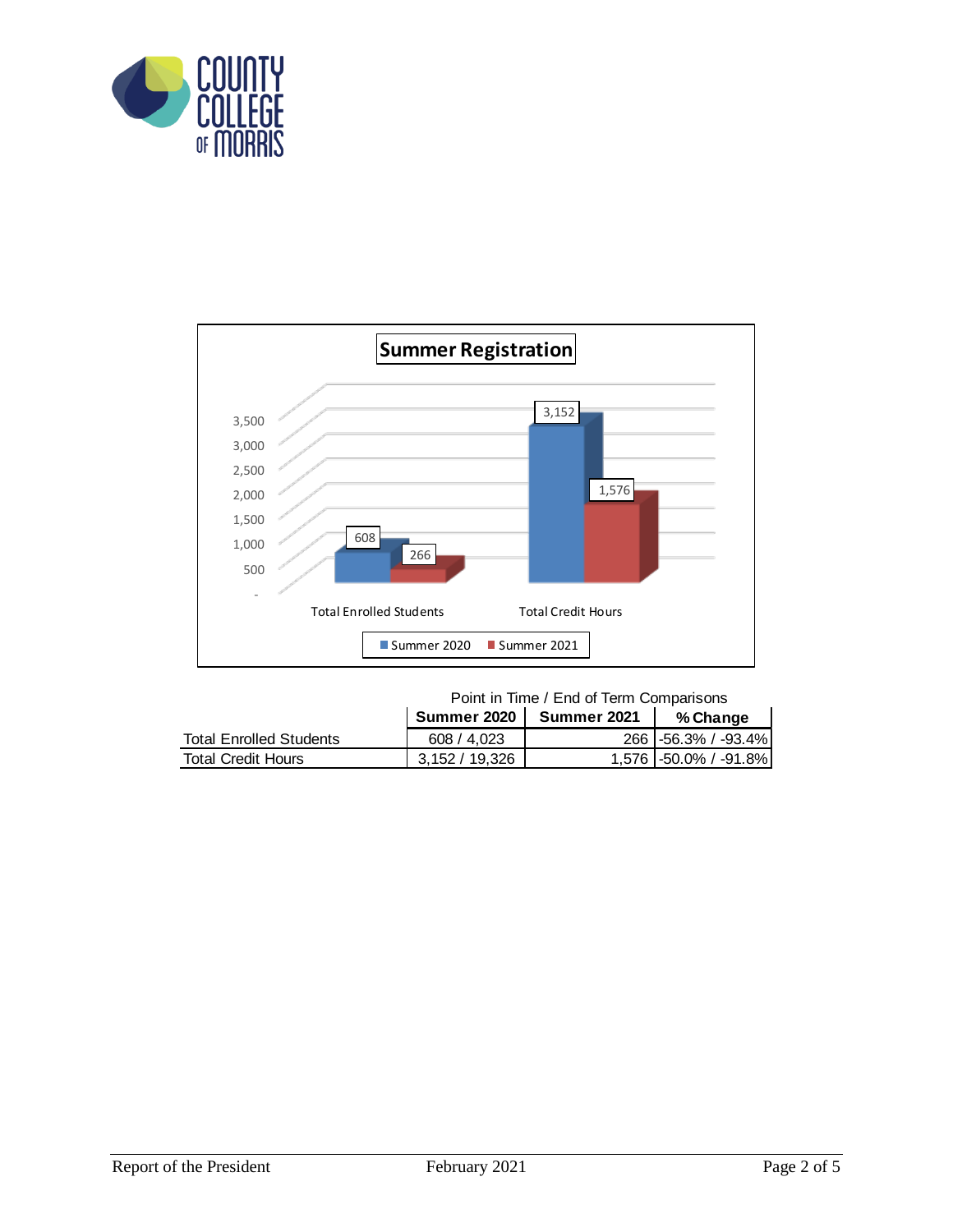

### FINANCIAL REPORT:



|                                 |   | DEC.      | Y-T-D       |
|---------------------------------|---|-----------|-------------|
| IBUDGETED REVENUES              |   | 4.963.779 | 42,664,132  |
| <b>IMONTHLY ACTUAL REVENUES</b> |   | 4,864,626 | 34.717.239  |
| <b>IVARIANCE</b>                |   |           |             |
| IFAVORABLE (UNFAVORABLE)        | S | (99, 153) | (7,946,893) |



Budgeted revenue excludes use of available fund balance. Based on historical spending patterns. July and December reflect three pay periods. June reflects transfers to Plant Fund.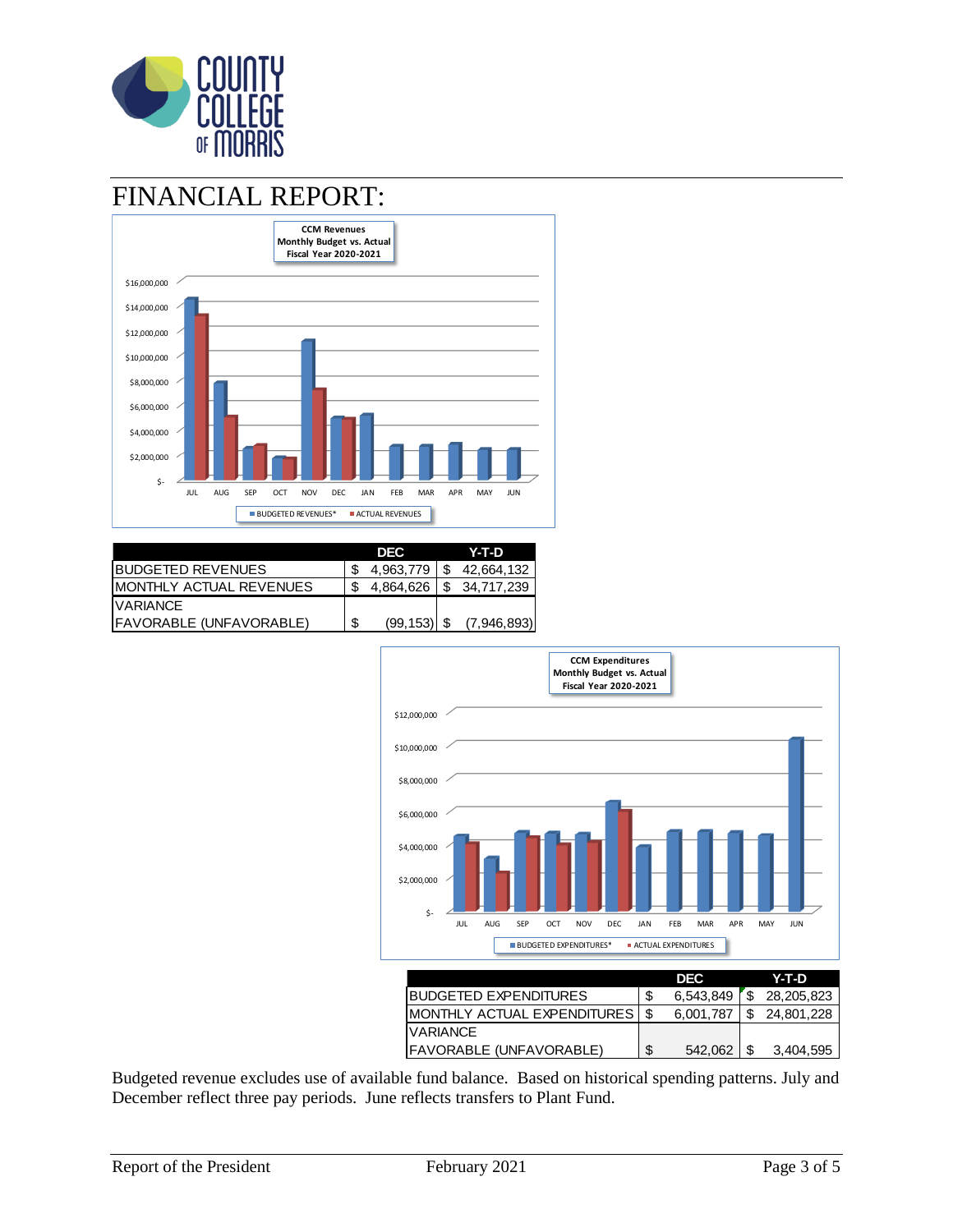

### RESOURCE DEVELOPMENT:

| CCM FOUNDATION FY21 GIVING:                                             |              |
|-------------------------------------------------------------------------|--------------|
| (July 1, 2020 – February 19, 2021)                                      |              |
| <b>Annual Contributions</b>                                             | \$660,562.00 |
| Gifts in-kind                                                           | 70,479.00    |
| Total FY 2021 Gifts                                                     | \$731,041.00 |
| (Includes gifts from individuals, corporations and private foundations) |              |

### CAMPUS SAFETY

**Campus Crimes, Fires and Other Emergencies Activity Report (**PL2015, Chapter 220, S485) in accordance with N.J.S.A.C.18A:3B-71.

There were no reportable incidents for the period for the period of January 1-31, 2021.

| <b>Date</b>      | <b>Activity</b> | <b>Notes</b>                                               |
|------------------|-----------------|------------------------------------------------------------|
| 1/22/21          | Community       | Director Ackerman and Asst. Dir. Fichter met with NJ       |
|                  | Engagement      | <b>OHSP</b> Training and Morris County Police to discuss   |
|                  |                 | hosting a Morris County OEM / NJ OHSP Webinar for          |
|                  |                 | local community, Houses of Worship, local businesses and   |
|                  |                 | CCM Community on suspicious activity reporting,            |
|                  |                 | Cybersecurity and misinformation campaigns by various      |
|                  |                 | groups.                                                    |
| 1/22/21          | $CV-19$         | Sgt. Munk worked with CCM Marketing & Public               |
|                  | Information     | Relations to produce a Public Safety video on the topic of |
|                  | Dissemination   | returning to the campus and CV-19 safety protocols.        |
| $1/25 - 1/29/21$ | Training        | Sergeant Hildebrand attended the second part of the FBI    |
|                  |                 | Law Enforcement Executive Development Association          |
|                  |                 | training program.                                          |
|                  |                 |                                                            |

#### **Public Safety Initiatives for the period of January 1-31, 2021:**